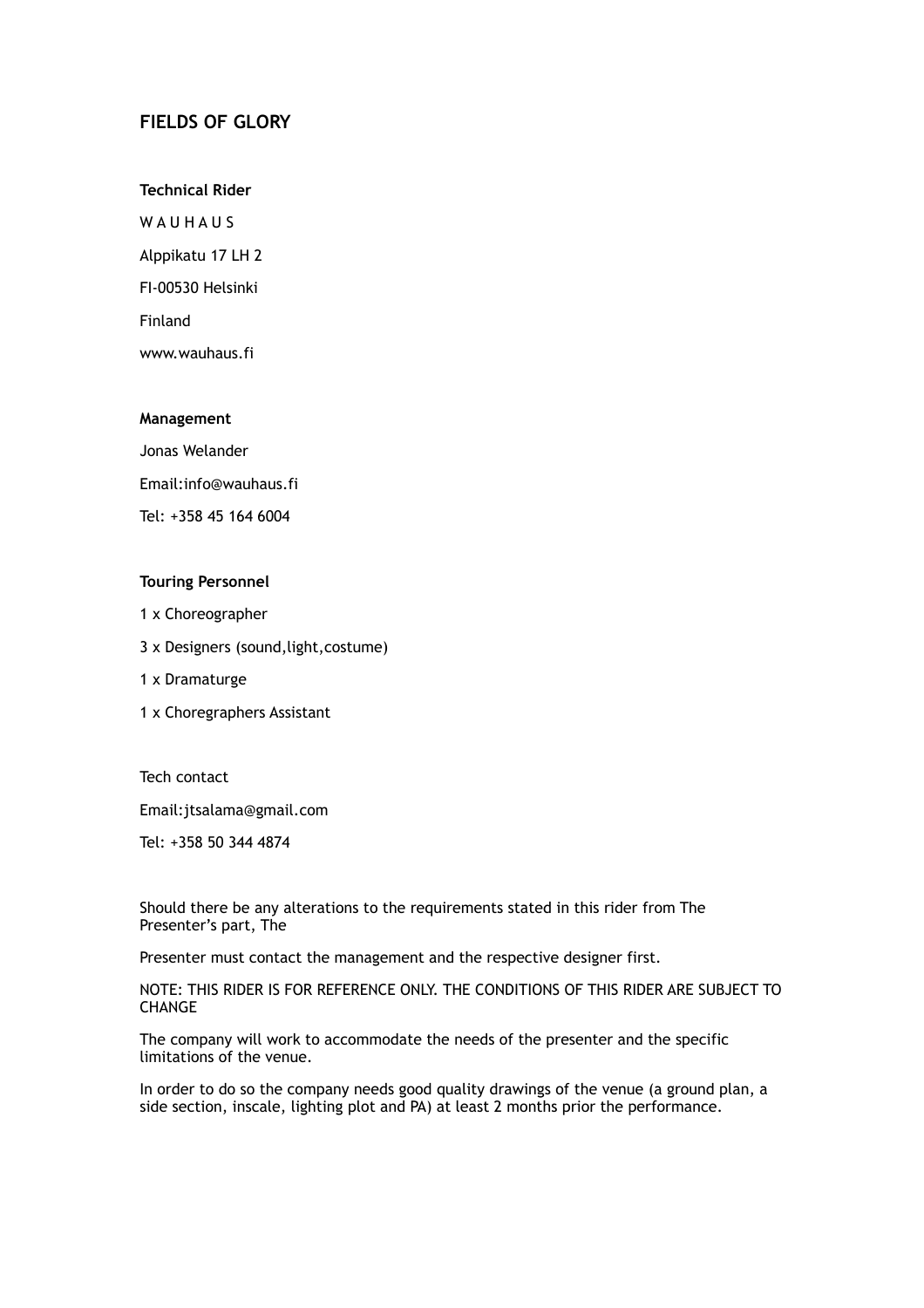### **Description**

Sports arenas have traditionally been stages for trained bodies and outstanding performances. In these arenas athletes have been breaking records and fighting for victory and the audience has felt pride and joy for the achievements of their own.

*Fields of Glory* sets up fictional games and their opening ceremony in which we bid farewell to traditional heroism and cheer for diversity and difference. In the dim light of an August evening, a total of 100 men will march onto the Eläintarha sports field in Helsinki. Spurred on by the audience, they step forth, with all their strengths and weaknesses, to challenge themselves. The performance showcases passion, sweat, beauty, shame and fanfares. *Fields of Glory* premiered the 19th of August 2015 at the **Helsinki Festival** with an all male cast of 50.

**Duration:** 60min

#### **1. Space Requirements**

1.1. Stage crew

The Presenter guarantees the at least the following stage crew for the duration of The Company's visit:

1 Senior stage manager

English speaking stage manager with full authorities must be present at all working times.

3 Sound Tech for the build up/take down, 1 for the performance

3 Light Tech for the build up/take down, 2 for the performance

#### 1.2. Performance area

Local Sports Arena

1.3. The Set

Set requirements provided by The Presenter:

Proper stadium lights to cover the whole arena and the auditorium.

One outdoor (if performing outdoors) scissor lift, with working platform (minimum of 3 x 1.5 meters) that can be lifted to minimum 8m from the ground.

One black limousine.

Proper power outlets for sound and light set.

One starting pistol with dedicated speakers.

See attachments for more info.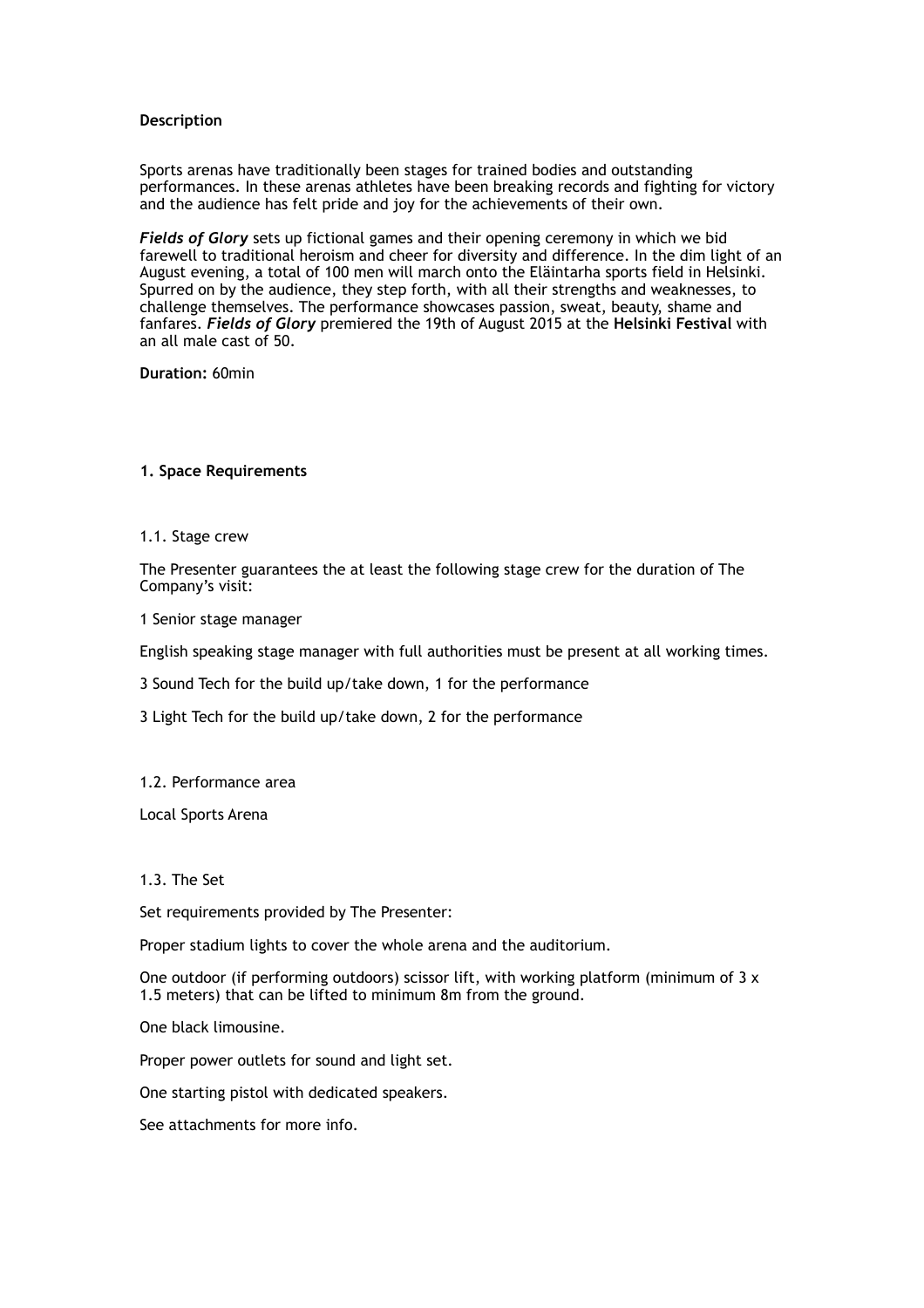Company will provide:

Costumes and props.

Soundcard for audio

### 1.4. Notes

Venue should be as clean and plain as possible. I.e. all unnecessary technical equipment, props, etc., should be cleared well before the set up.

### **2. Light Requirements**

### 2.1. About the light plot

The attached light plot shows the rig in the original version of 'Fields of Glory'. It may be used as a reference but it is subject to change. We will also use the stadiums own lighting setup in the performance.

2.1. Lighting crew

The Presenter guarantees the following lighting crew for the duration of The Company's visit:

- 3 lighting technicians for the set up and take down
- 2 lighting technician during the performance

1 English speaking lighting technician with the full knowledge of the lighting system and lighting console for the show, and pre and post performance technical work.

2.2 Light equipment

- 6 x CITYCOLOR 2500 IP54 Studio Due
- 1 x highpower follow spot
- 2 x Wireless DMX receiver
- 1 x Wireless DMX sender
- 1 x 20m Cable duct for cables
- All necessary cabling

See the light plot for required fixture types

2.4. Control

Grand Ma Lighting desk (or similar)